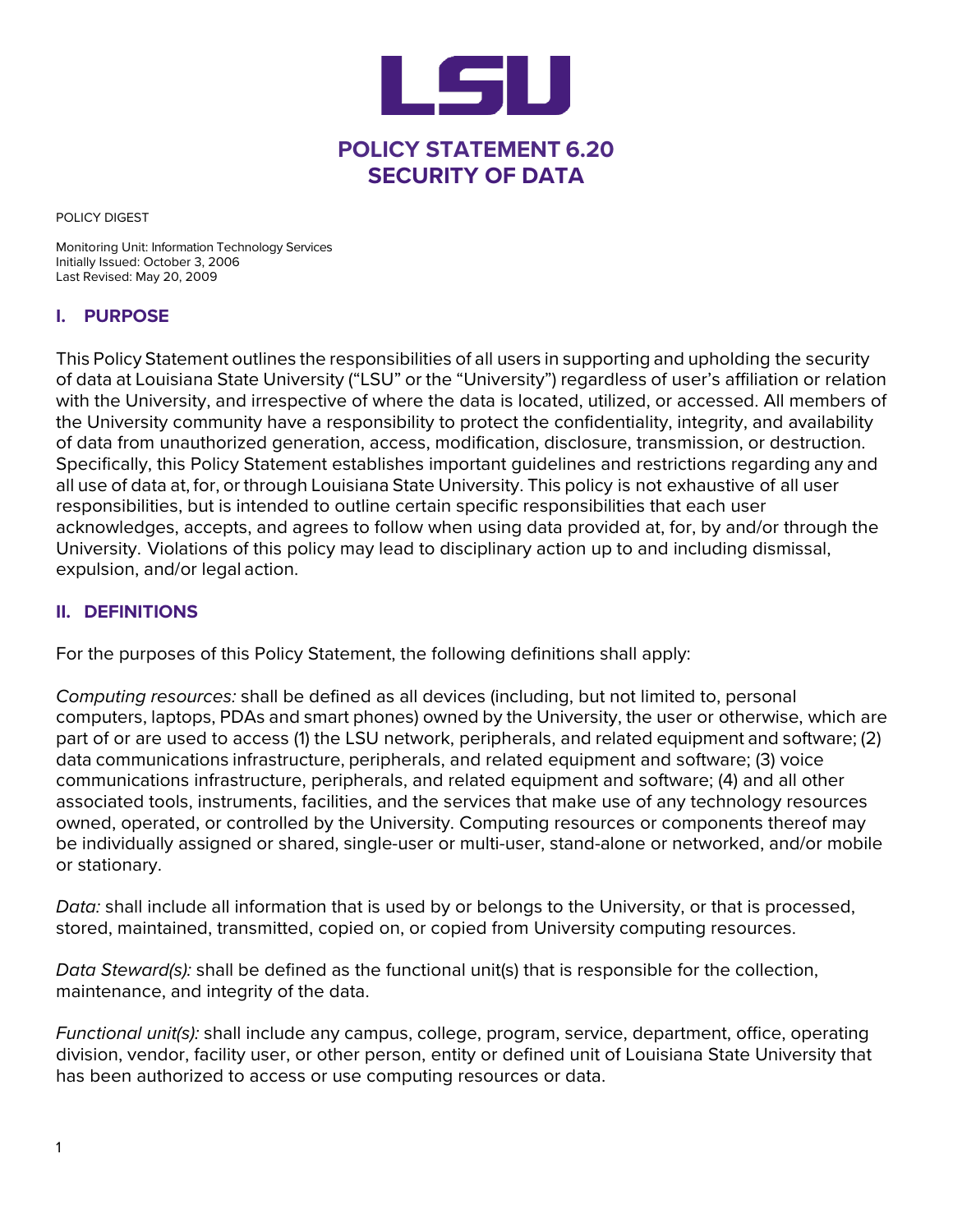*Least privilege:* shall be defined as the principle that requires each person and/or functional unit be granted the most restrictive set of privileges needed for the performance of authorized tasks.

*"Protected information:* shall be defined as data that has been designated as private or confidential by law or by the University. Protected information includes, but is notlimited to, employment records, medical records, student records, education records, personal financial records (or other personally identifiable information), research data, trade secrets, and classified government information. Protected information shall not include public records that by law must be made available to the general public. To the extent there is any uncertainty as to whether any data constitutes protected information, the data in question shall be treated as protected information until a determination is made by the University or proper legal authority.

*User(s):* shall be defined as any person or entity that utilizes computing resources, including, but not limited to, employees (faculty, staff, and student workers), students, agents, vendors, consultants, contractors, or sub-contractors of the University.

# **III. GENERAL POLICY**

Louisiana State University functional units operating or utilizing computing resources are responsible for managing and maintaining the security of the data, computing resources and protected information. Functional units are responsible for implementing appropriate managerial, operations, physical, and technical controls for access to, use of, transmission of, and disposal of data in compliance with this policy. This requirement is especially important for those computing resources that support or host critical business functions or protected information.

Protected information will not be disclosed except as provided by University policy and procedures, or as required by operation of law or court order.

Any electronic data of the University shall be classified as public, private, or confidential according to the following categories:

- A. *Public data:* Public data is defined as data that any person or entity either internal or external to the University can access. The disclosure, use, or destruction of public data should have no adverse effects on the University nor carry any liability (examples of public data include readily available news and information posted on the University's website).
- B. *Private data:* Private data is any data that derives its value from not being publicly disclosed. It includes information that the University is under legal or contractual obligation to protect. The value of private data to the University and/or the custodian of such data would be destroyed or diminished if such data were improperly disclosed to others. Private data may be copied and distributed within the University only to authorized users. Private data disclosed to authorized, external users must be done in accord with a Non-Disclosure Agreement (examples of private data include employment data).
- C. *Confidential data:* Confidential data is data that by law is not to be publicly disclosed. This designation is used for highly sensitive information whose access is restricted to authorized employees. The recipients of confidential data have an obligation not to reveal the contents to any individual unless that person has a valid need and authorized permission from the appropriate authority to access the data, and the person revealing such confidential data must have specific authority todo so. Confidential data must not be copied without authorization from the identified custodian (examples of confidential data include personally identifiable information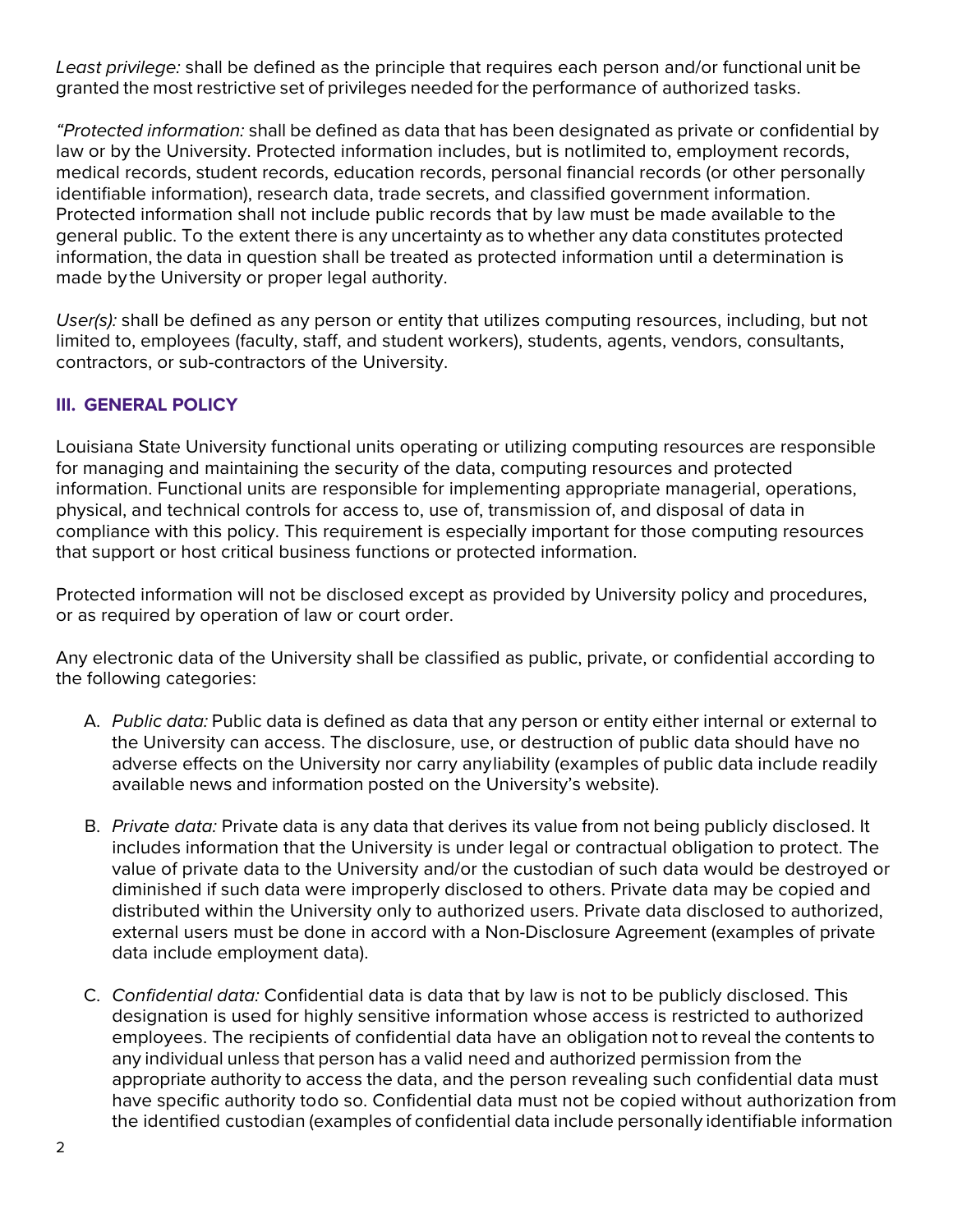in student education records, and personally identifiable non-public information about University employees).

Please see [Classification of Data](http://uiswcmsweb.prod.lsu.edu/ITS/ITS_Security/Data_Management/Data_Classification/item762.html) for a general guide to determine which data classification is appropriate for a particular information or infrastructure system.

Although some protected information, private data, and confidential data the University maintains may ultimately be determined to be "public records" subject to public disclosure, such status as public records shall not determine how the University classifies and protects data until such a determination is made. Often public records are intermingled with confidential data and protected information, so all the information and data should be protected as confidential until it is necessary to segregate any public records.

It shall be the responsibility of the data steward(s) to classify the data, with input from appropriate university administrative units and legal counsel. However, all individuals accessing data are responsible for the protection of the data at the level determined by the data steward(s), or as mandated by law. Therefore, the data steward(s) are responsible for communicating the level of classification to individuals granted access. Any data not yet classified by the data steward(s) shall be deemed confidential. Access to data items may be further restricted by law, beyond the classification systems of Louisiana State University.

All data access must be authorized under the principle of least privilege, and based on minimal need. The application of this principle limits the damage that can result from accident, error, or unauthorized use. All permissions to access confidential data must be approved by an authorized individual, and written or electronic record of all permissions must be maintained.

Protected information shall not be provided to external parties or users without approval from the data steward. In cases where the data steward is not available, approval may be obtained by the Director or Department Head of the office in which the data is maintained, or by an official request from a senior executive officer of the University (i.e., President, Chancellor, Executive Vice Chancellor/Provost, or Vice Chancellor).

When an individual that has been granted access changes responsibilities or leaves employment, all of their access rights should be reevaluated and any access to protected data outside of the scope of their new position or status should be revoked.

Data that is critical to the mission of the University shall be located, or backed up, on centralized servers maintained by the institution, unless otherwise authorized by the data steward of that data, or Office of the Vice Chancellor for Information Technology (OVCIT).

In the interest of securing information protected under FERPA, GLBA, HIPAA, other state and federal legislation, University policies (e.g. PS-113: Social Security Number Policy), and reducing the risks to the University of fines and other penalties, all users of computing resources shall follow Best [Practices](http://uiswcmsweb.prod.lsu.edu/ITS/ITS_Security/Best_Practices/Sensitive_Data/item862.html) for [Confidential,](http://uiswcmsweb.prod.lsu.edu/ITS/ITS_Security/Best_Practices/Sensitive_Data/item862.html) Private, or Sensitive Data and [Best](http://uiswcmsweb.prod.lsu.edu/ITS/ITS_Security/Best_Practices/Securing_Systems/item860.html) [Practices for Securing](http://uiswcmsweb.prod.lsu.edu/ITS/ITS_Security/Best_Practices/Securing_Systems/item860.html) Systems.

NOTE: Please see [Data Encryption f](http://uiswcmsweb.prod.lsu.edu/ITS/ITS_Security/files/item866.pdf)or options to secure data.

### **IV. PROCEDURES**

Complaints or concerns about violations of this or other technology policies should be sent to